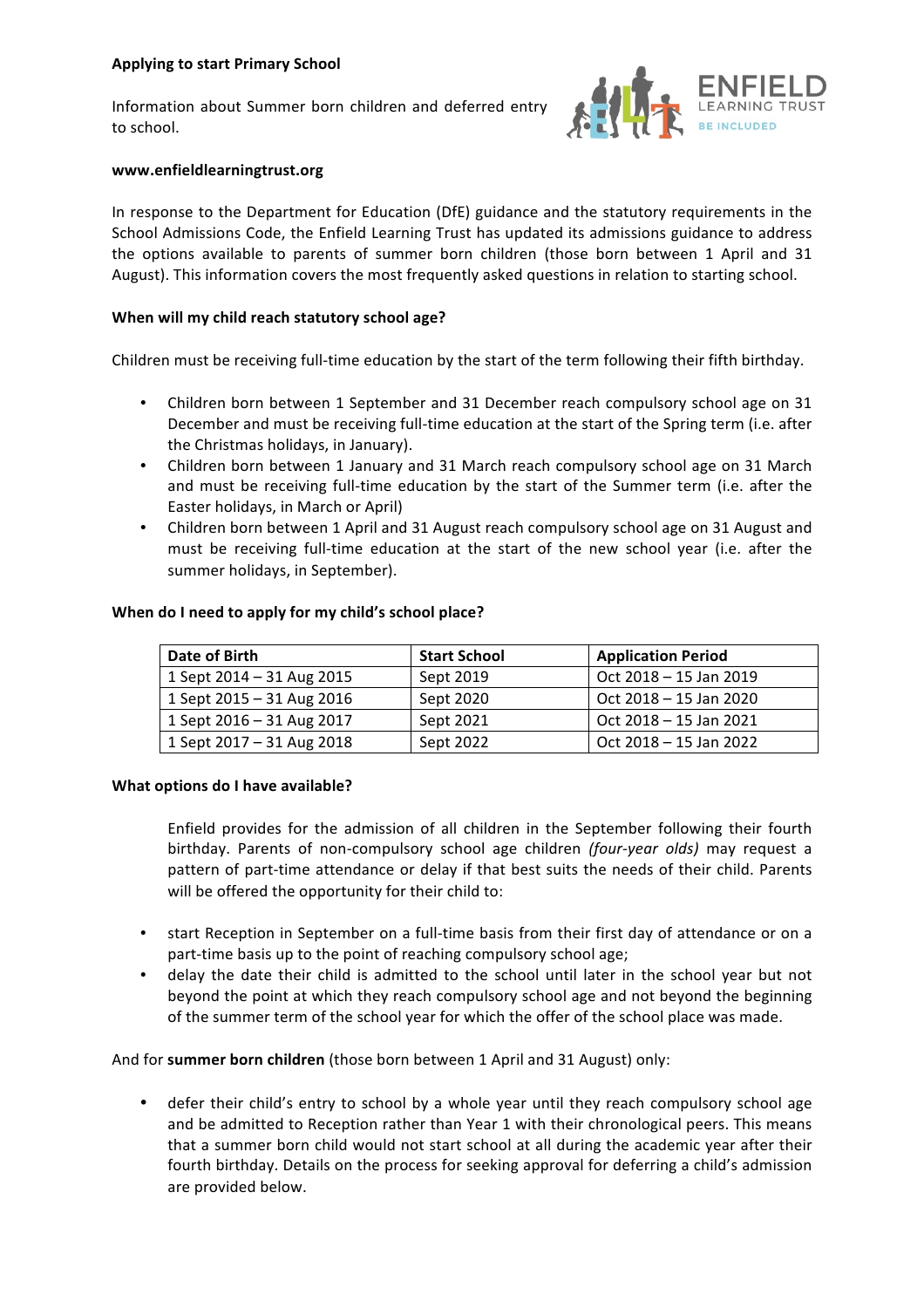# How do I organise for my summer born child's admission to be deferred for a whole year?

Before deciding to ask to defer your child's admission, you should contact the school(s) you are interested in applying for. They will be able to explain the provision on offer to children in Reception Year, how it is tailored to meet the needs of summer born children and how those needs will continue to be met as the children move up through the school. They may also be able to allay any concerns that you may have about your child's readiness for school.

If you still wish to defer your child's admission to school, you must seek approval from the admission authority which in the case for the schools listed below, is the Enfield Learning Trust.

| <b>Bowes Primary School</b> |  |
|-----------------------------|--|
|                             |  |
| Carterhatch Junior School   |  |
| Chesterfield Primary School |  |
| Delta Primary School        |  |
| Grange Park Primary School  |  |
| Hazelbury Primary School    |  |

The Enfield Learning Trust is the admission authority for all its schools. You will need to write to the Enfield Trust Schools Admission Service to request deferred admission.

As well as asking for approval for your request to defer, you should make an application as part of the main admission round for the year group that your child would normally be admitted to school. This must be submitted by the closing date of  $15<sup>th</sup>$  January, until a decision on your request to defer has been reached. Wherever possible, you should also make your application for deferment by  $15<sup>th</sup>$ January. A form is available on the Enfield Learning Trust website to enable you to do this.

All information, including any preferences you make, must be submitted by you to the Local Authority by the required dates. The Primary Information booklet can be found on Enfield's website www.enfield.gov.uk/admissions and has details of the admission arrangements for schools in Enfield as well as information about the pattern of admissions for community schools.

Each child's circumstances are considered on a case-by-case basis and a decision will be made in the best interests of the child. For your information, the Admission Authority will seek the views of the Headteacher of the school(s) concerned.

If you have made your application by the required date, we aim to let you have a response by the 15<sup>th</sup> March of the offer year, setting out clearly the reasons for the decision.

- If your request to defer is approved, you can simply withdraw your application for the normal age group. You will then need to make a new application as part of the main admission round for the following year. At the moment, you will need to request a paper application as you cannot make an online application if your child will be out of their chronological year group.
- If your request to defer is refused, your application will be considered for the normal vear group. You will need to decide whether to accept the offer of a place for the normal age group, or to refuse it and make an in-year application for admission to Year 1 for the September following the child's fifth birthday.

# Do I need to provide medical evidence or reports from an educational psychologist?

You will already have considered the social and emotional development of your child when considering whether to ask to defer your child's entry to school. You may provide evidence in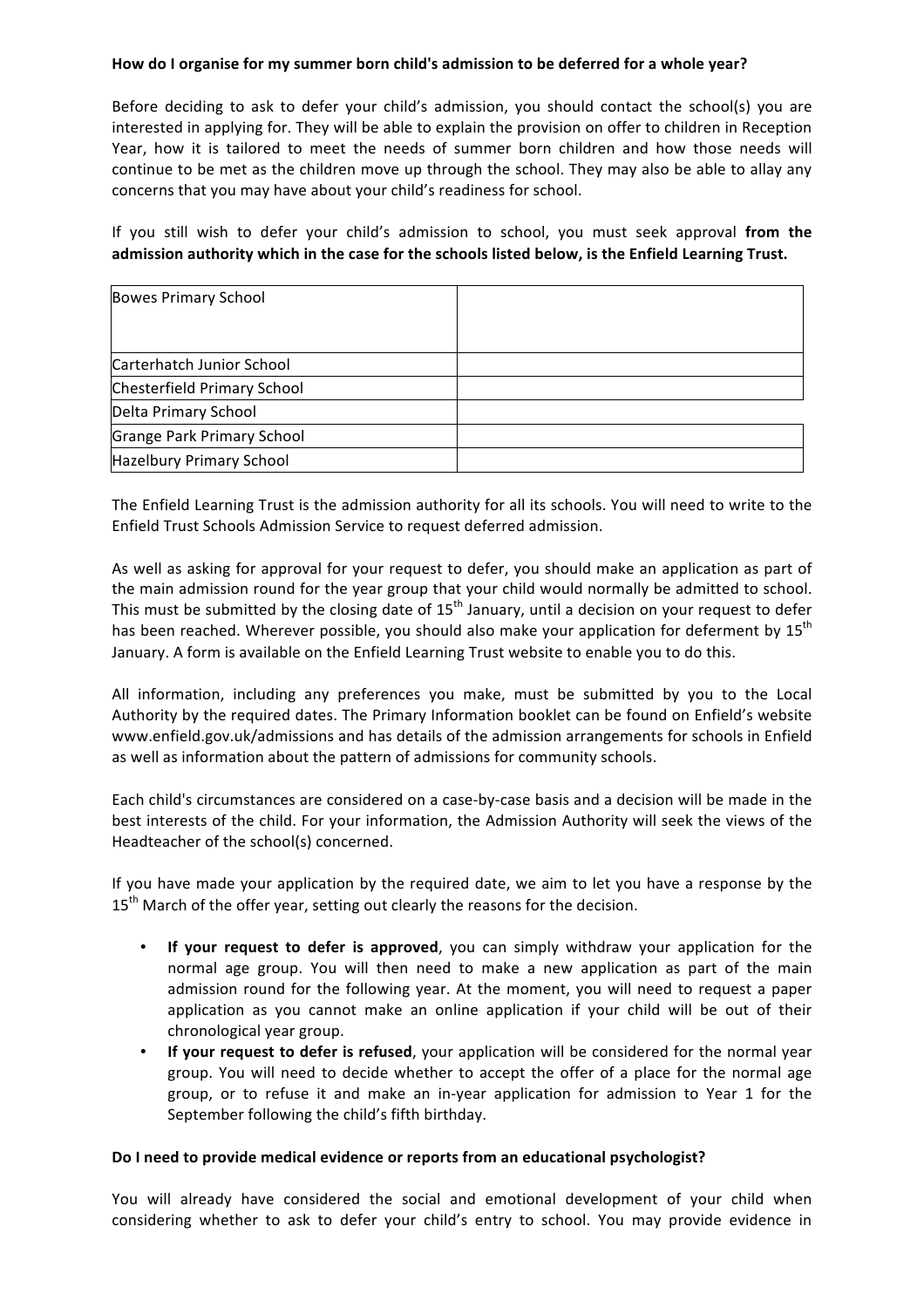support of your request, such as letters from pre-school, nurseries or other professionals involved with your child if you wish but it is not an essential requirement.

# Will all schools agree to my summer born child deferring for a year?

Not necessarily. One admission authority cannot be required to honour a decision made by another admission authority. It is important, therefore, that you seek approval to defer your child's admission at *all* of your preferred schools.

# Am I guaranteed a place for my summer born child?

Any agreement to defer your child's admission to Reception does not guarantee a place at the preferred school, nor does it provide any additional priority for a place. Your application to the school will be considered alongside all other applications in accordance with the school's published admission criteria.

We can however, guarantee that your child will be given a school place. If we cannot offer any of your preferred schools, you will be allocated a Reception place at the nearest school with a vacancy that is willing to accommodate a deferred child.

### Can I appeal?

Parents who are refused a place at a school for which they have applied have the right of appeal to an independent appeal panel. As the purpose of the appeals process is to consider whether a child should be admitted to a particular school, parents do not have a right of appeal if they have been offered a place and it is not in the year group they would like. However, they may make a complaint about an admission authority's decision not to admit their child outside their normal age group using the School's complaints procedures.

# What happens when my summer born child transfers to the next level of schooling (either to **junior school or secondary school)?**

Ideally, your child will remain with the cohort they have been taught with, but this is not guaranteed: at each point of transfer, your request to defer will need to be reassessed. Therefore, when your child's natural cohort are applying to transfer to junior or secondary school, you will need to speak to the Headteacher of your preferred school(s) to obtain their agreement to continue your child's deferment. If agreed, you would then apply the following academic year (when the other children in your child's class are applying to transfer).

#### Does deferring my summer born child's admission impact on when my child can leave school?

If your child has been deferred, he/she will no longer be of compulsory school age during Year 11 of secondary school and will therefore be able to leave school before completing examinations.

# My child is a summer born child and started in Reception Year this year but is struggling. What should I do?

You must speak to your child's school about your concerns. Together with the school, you may consider schooling on a part-time basis or defer their entry until the Summer Term. As we have already processed your application, you may not apply for a reception place for the following year.

# Can I apply for a Reception place for my summer born child twice?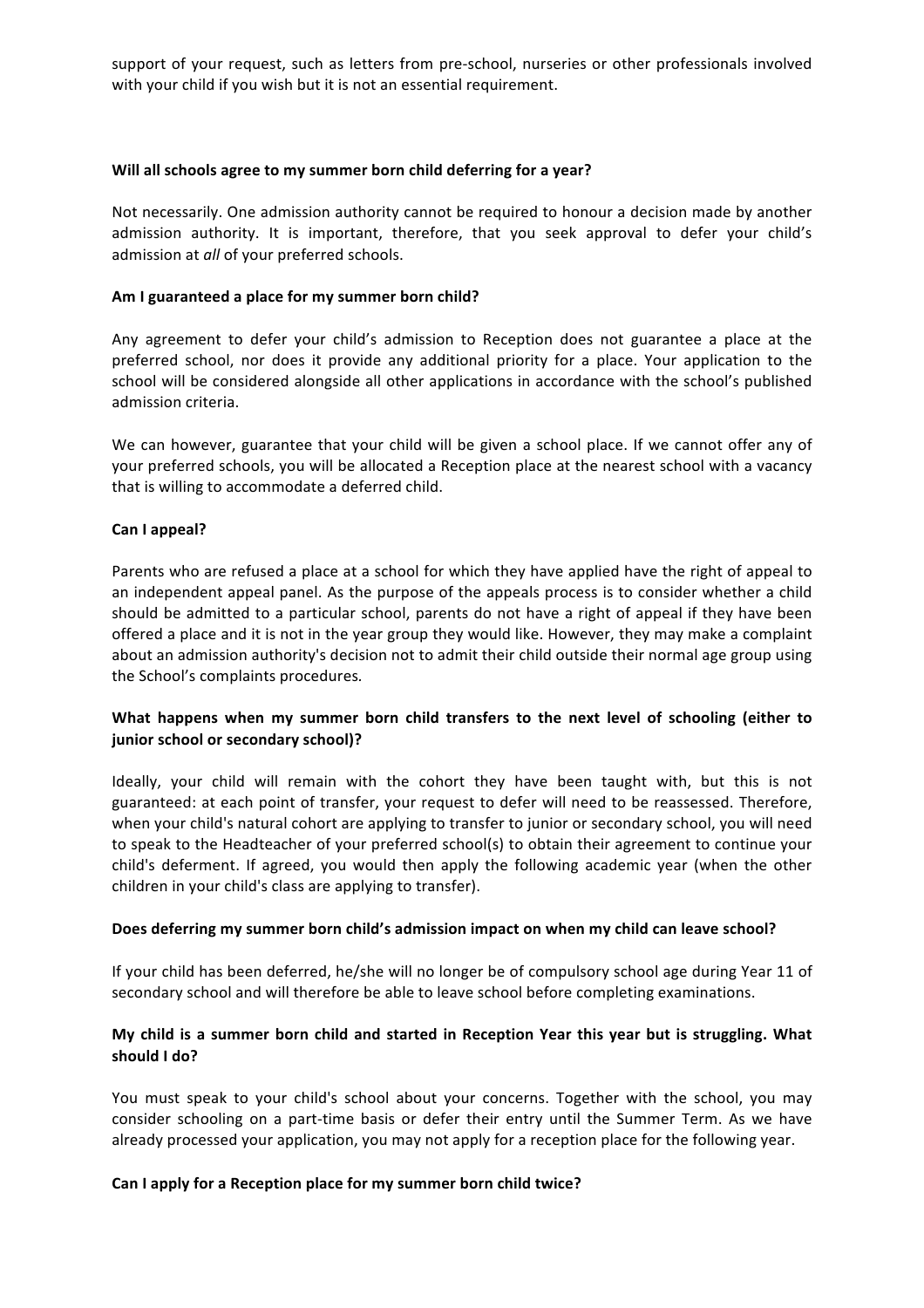No - We are asking parents to consider very carefully before they request to defer their child. Therefore, it is important to note that we can only process an application for a Reception place at a school once.

# I'm still not clear, who can I contact?

Please contact staff within Enfield Learning Trust: contactus@enfieldlearningtrust.org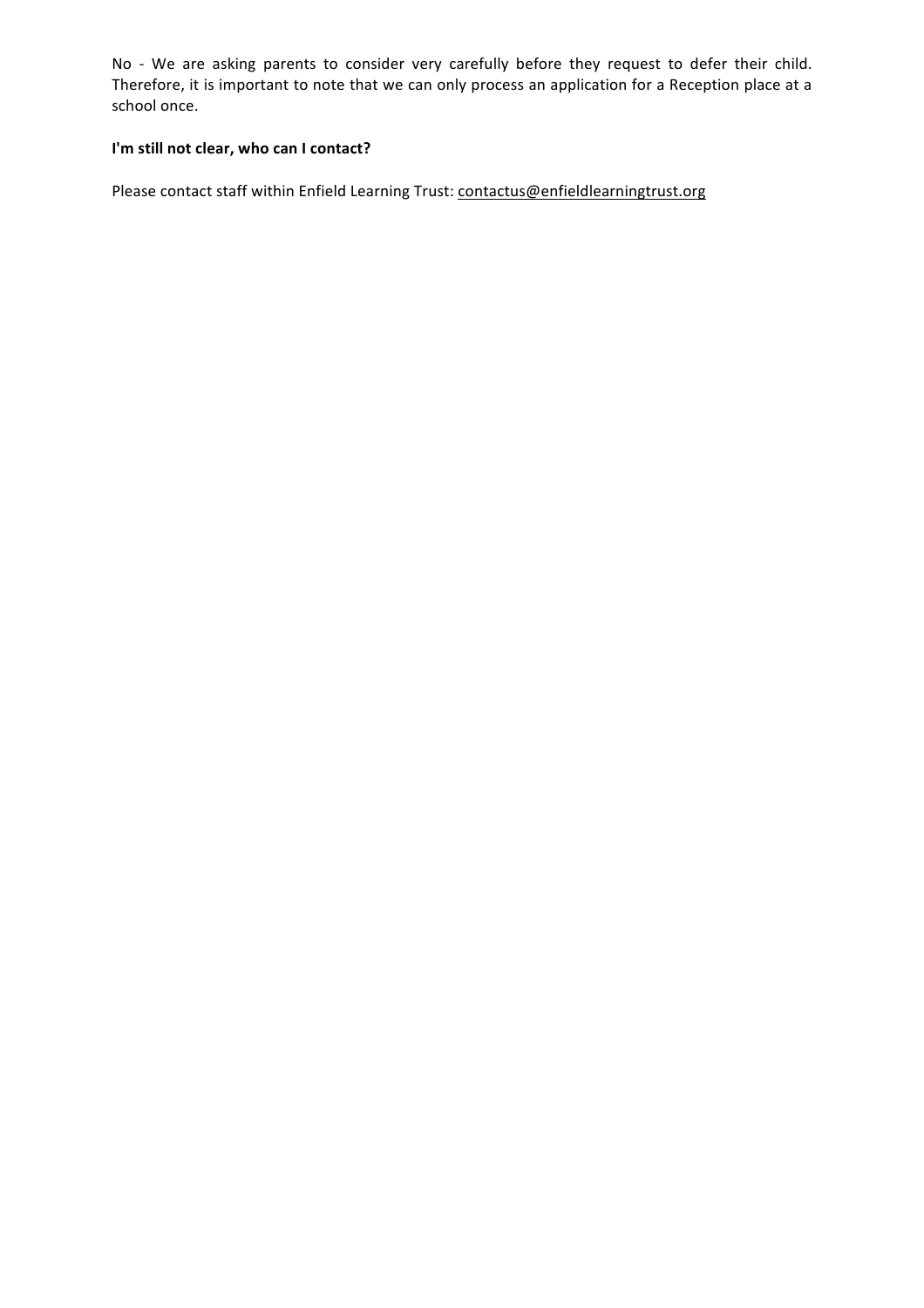**Summer Born Children**

**Request for Deferred Admission to Reception for Summer Born Children**



Before completing this form please read the guidance on deferred entry admission for summer born children available on the council website www.enfield.gov.uk/admissions and the Enfield Learning Trust website **www.enfieldlearningtrust.org**

Summer Born children have a birthday between 1 April and 31 August.

# This is not an application for a school place.

| Child's full name:    |                                      |
|-----------------------|--------------------------------------|
| Date of birth:        |                                      |
| Gender:               | Male / Female (delete as applicable) |
| Address:              |                                      |
|                       |                                      |
| Daytime telephone no: |                                      |
| Email address:        |                                      |

Name of school/s for which you are seeking approval to apply outside the normal age group. You should contact the schools you are considering and discuss this with the Headteacher prior to applying for deferred entry:

| л<br>ᇿ. |     |
|---------|-----|
| 3       | -4. |
| 15.     | IO. |

Please tell us why you are requesting deferred admission for your child into a reception class. For example, it would be helpful for you to let us know that your child was born prematurely.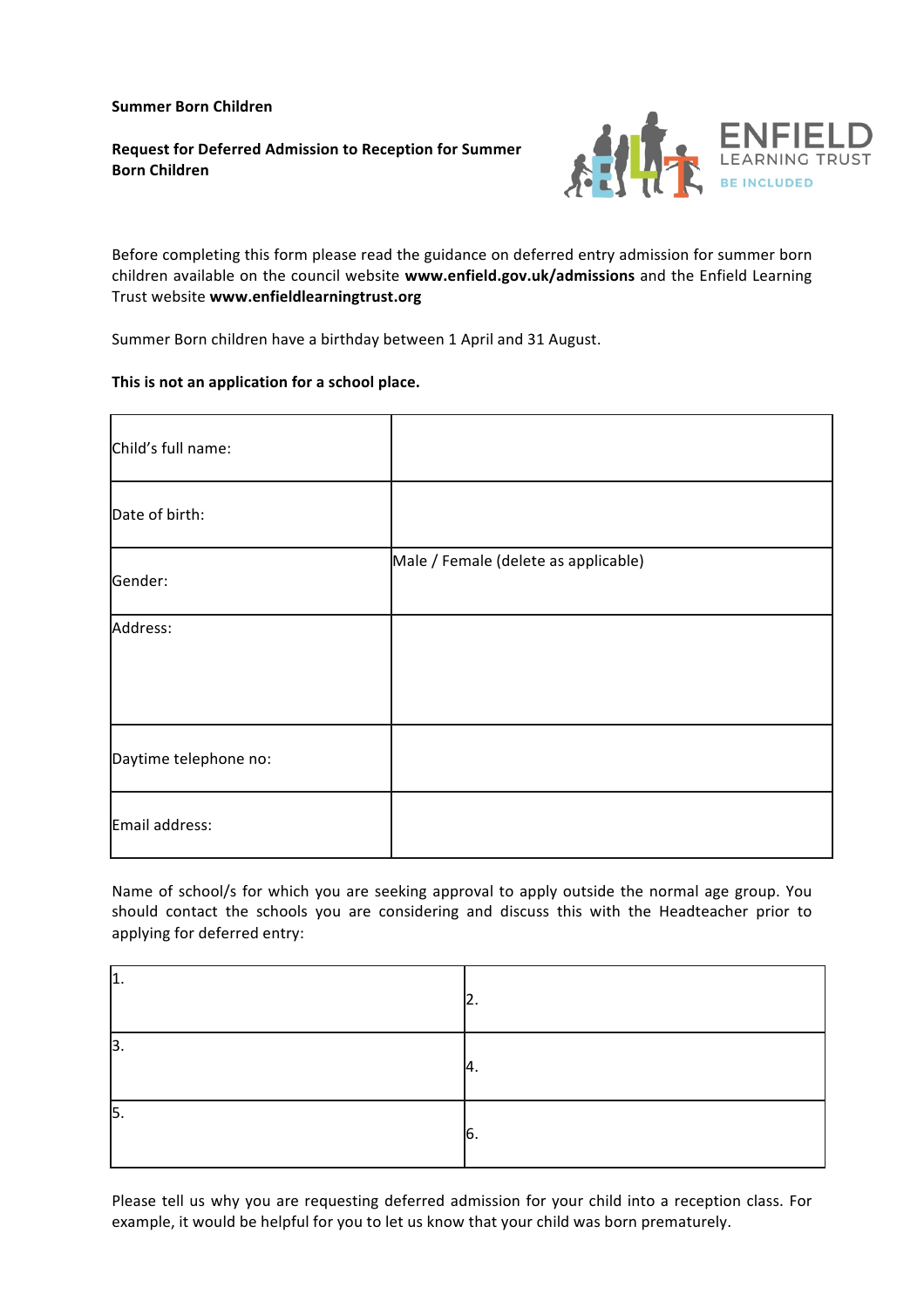Please continue on page 2 if required

I confirm that this information provided is true and accurate. I have read the guidance on the Council and the Enfield Learning Trust website and consent to this form being shared with the Headteacher of the school(s) to which my request for delayed entry is being made.